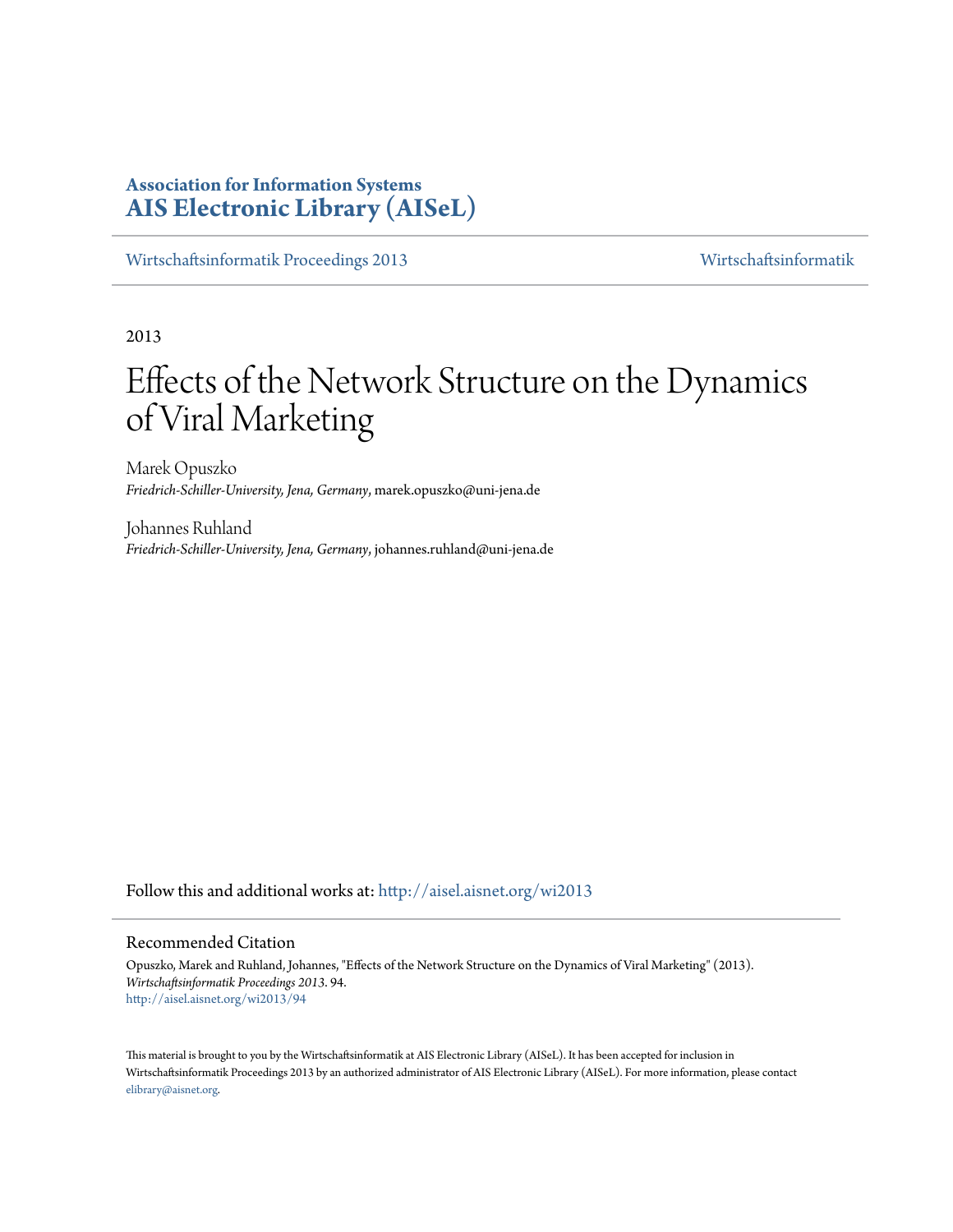# **Effects of the Network Structure on the Dynamics of Viral Marketing**

Marek Opuszko and Johannes Ruhland

Friedrich-Schiller-University, Jena, Germany {marek.opuszko,johannes.ruhland}@uni-jena.de

**Abstract.** We present an analysis of how the structure of a social network influences the diffusion of information in a viral marketing context. We performed diffusion simulations on a large number of real world and artificially generated network datasets. We analyze how the characteristics of a network and parameter settings like the selection of initial start nodes influences the diffusion. The results indicate that the network structure has a significant effect on the diffusion. Extreme cases show a difference in the diffusion of over 65%. Our investigation also proves that a viral marketing diffusion may be predicted without the knowledge of the whole network. We further provide useful recommendations for marketers which could be taken into consideration when marketing campaigns are conducted.

**Keywords:** viral marketing, information diffusion, social networks

## **1 Introduction**

The success of virtual social communities on the web and the increasing resistance and avoidance of customers towards traditional forms of advertising [1] led marketers to turn to new forms of marketing such as social media marketing and viral marketing as a special type of electronic word-of-mouth marketing (WOM). Customers nowadays can easily share information including product information with their friends online, leading to a change in the information diffusion process within social peer groups. Solomon [2] states that WOM effects play an important role in the formation of judgments and attitudes towards innovations. Traditional marketing forms, on the other hand, are increasingly considered irrelevant by consumers [3]. Another important aspect of WOM and, in particular, viral marketing is the fact that the diffusion process may operate at very low costs, using an underlying social network and the participation of the network nodes themselves to actively spread an information artifact. With the increasing success of online communities, we can observe numerous examples of "viral" products, websites or user generated content. One of the most famous examples is the viral marketing campaign for the movie *The Blair Witch Pro-*

11<sup>th</sup> International Conference on Wirtschaftsinformatik,  $27<sup>th</sup>$  February –  $01<sup>st</sup>$  March 2013, Leipzig, Germany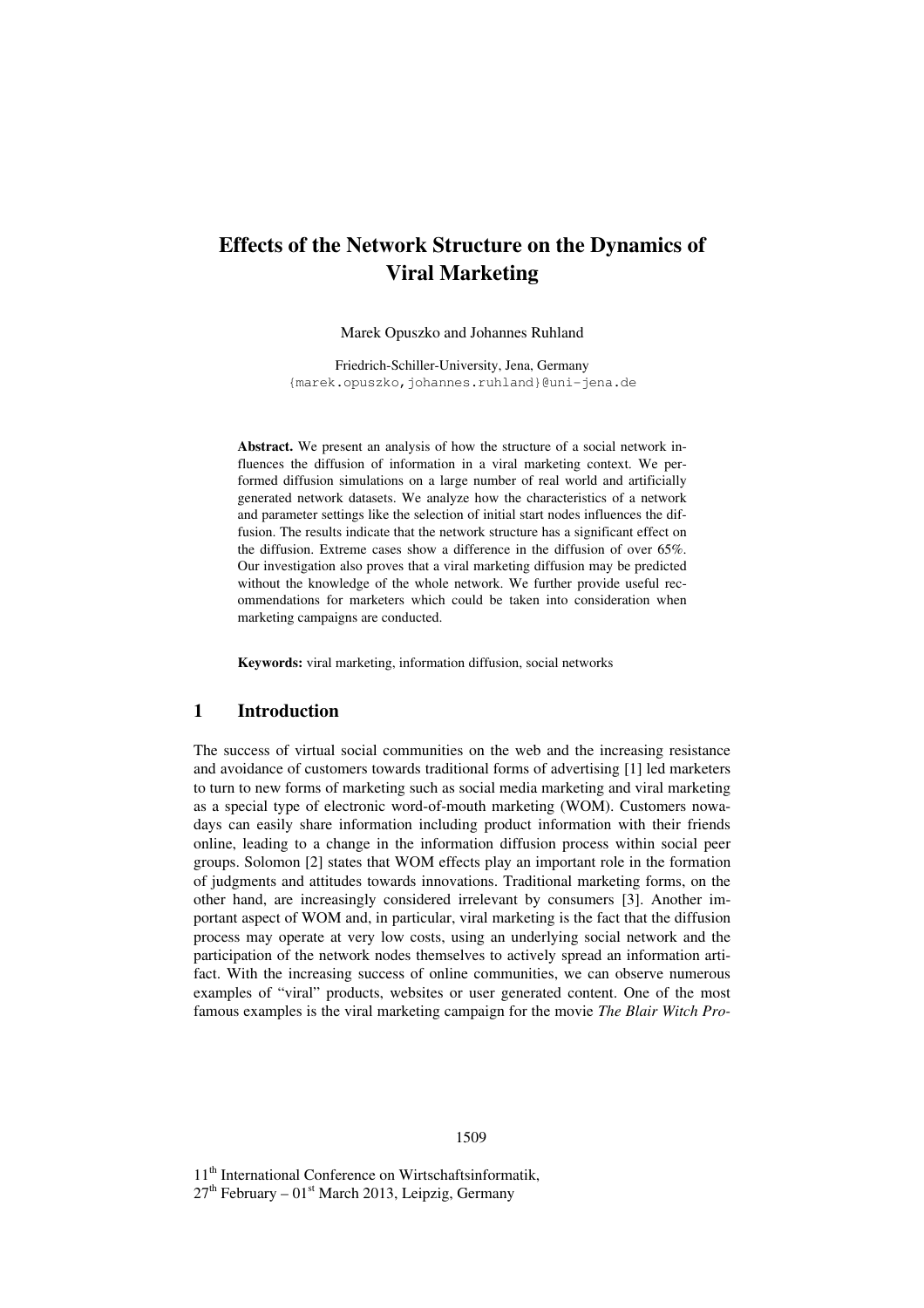*ject*. The monetary success of nearly 250 million US dollars exceeded the production costs of 60,000\$ US by the factor of  $4166^1$ .

Since viral marketing promises great effects at low costs, marketers and researchers showed interest in the understanding of the underlying processes. A main goal was to examine whether an information or innovation spreading dies out quickly or diffuses significantly into the population. Unfortunately these effects are difficult to observe in real world settings, as they usually appear spontaneous [4]. Following Bampo et al. [5], three main components determine the viral process: (1) the behavioral characteristics of the members of the network, (2) the seeding strategy and (3) the structure of the social network. Hinz et al. [6] added a fourth critical factor, (4) the attractiveness of the content supposed to be transported. Since factor (2), the seeding strategy, is the only parameter that is largely under the control of the campaign initiator, this issue has received much attention in different research fields. Seeding strategies usually aim to identify influential nodes as the initial set of nodes in a diffusion process.

Kempe and colleagues theoretically formalized this NP-Complete problem as the diffusion maximization problem [7]. Numerous strategies have been introduced and examined, mainly in the computer science and marketing community [6-10], still leaving some controversy and contradictory findings about the impact of seeding and viral marketing [6], [11]. According to a study among marketers in 2007, the major perceived problem of viral marketing is still the missing experience and a lack of measurability of the advertising effect [12]. Many factors of viral marketing diffusion still remain imprecise and vague. Leskovec et al. showed in their analysis that viral marketing is not as epidemic as hoped. They further stated that the topology of the addressed networks (factor (3)) should be analyzed in more detail [13]. Beside the conventional wisdom that the network structure influences the diffusion of information, its role has not been deeply investigated. Watts and Strogatz [14] showed that networks comprising high clustering and small path lengths, what they called "Small World Networks", facilitate an epidemic spread. Bampo et al. found with a simulation of a real viral marketing campaign in generated networks, that the structure of a social network has a significant impact on a viral marketing campaign performance [5]. Interestingly they found that scale-free networks, first introduced by Barabási and Albert [15], are very efficient for viral campaigns and small world networks generally temper the spread of information. Shakarian and Paulo investigated on viral marketing diffusion simulations in numerous networks and observed three different types of networks, each type showing a very distinct diffusion pattern [10]. To date, no research offers extensive investigations on what network characteristics exactly influence the information diffusion in social networks, and if, to what extent. Moreover, the majority of the research on seeding is based on investigations on very few network datasets only [6-8], [16]. The findings are therefore based on a specific network structure and may not be transferable to any other viral marketing application in networks with a different structure.

Another problem is that for all the diffusion maximization approaches the whole network structure must be known ex ante, including every connection between any

l

<sup>&</sup>lt;sup>1</sup> http://boxofficemojo.com/movies/?id=blairwitchproject.htm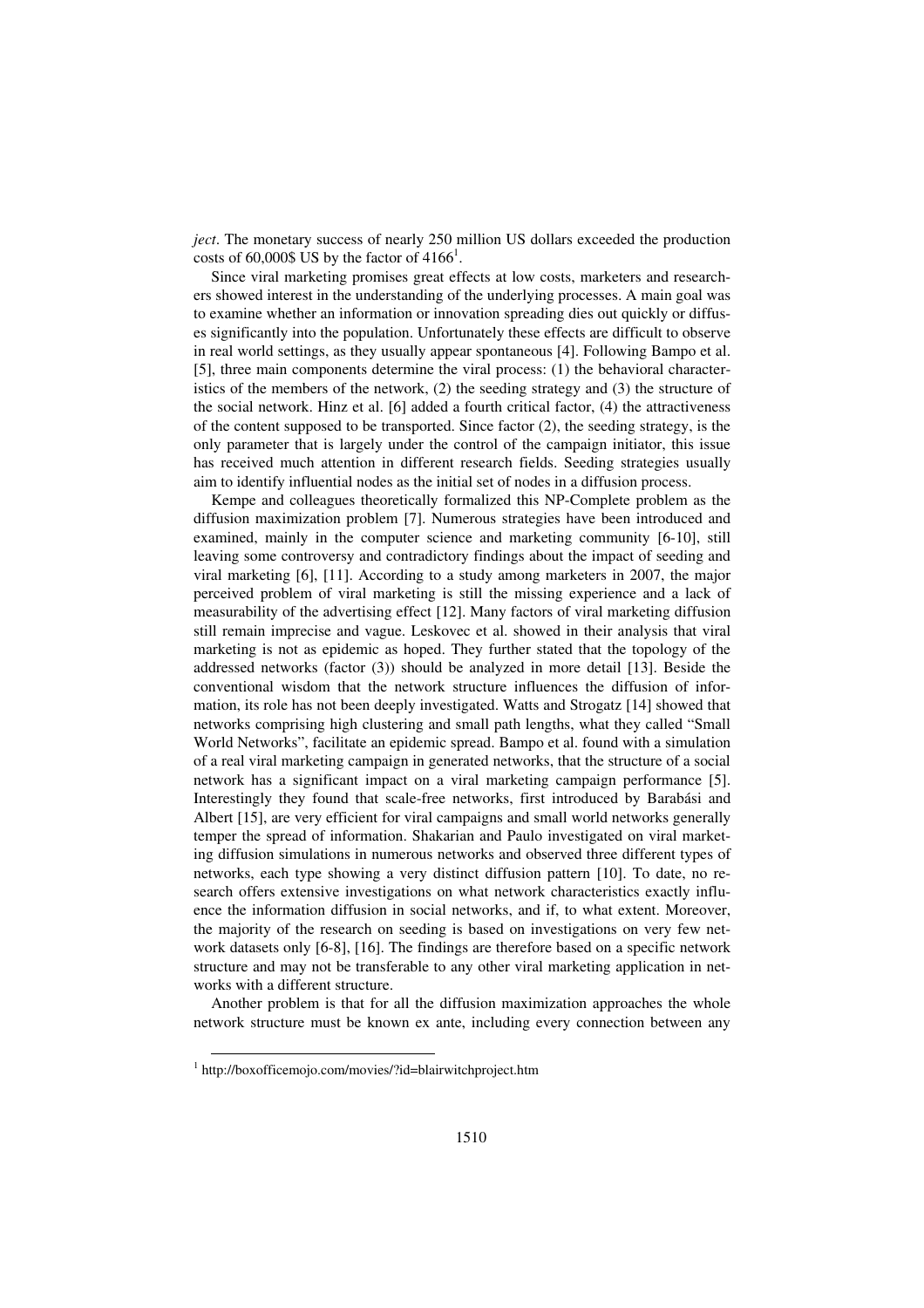two nodes. Obviously, this is not the case in many real world marketing applications. Usually only few companies, mainly the service providers themselves like Facebook or Google, have access to all information about the underlying network. Nevertheless, some information is available and assumptions about the network structure can be made. We know for instance that in 2011 an average Facebook user has 130 friends and posted 90 pieces of content every month<sup>2</sup>. We further know that a network like Facebook comprises more than 150 million users in the  $US<sup>3</sup>$  in 2012 and that the network in 2011 showed a degree of separation of only 3.74<sup>4</sup>.

To address the open questions we will undertake a simulation analysis on a set of real-world and artificially generated networks using different types of seeding methods and two state-of-the-art diffusion models. We will introduce a set of metrics that have been calculated to characterize every network. These metrics will be combined with the diffusion simulation results to answer the question what network characteristics influence the message diffusion. This also includes the interaction between the seeding method and the network characteristics. We will further conduct a decision tree analysis to answer the question whether the diffusion can be predicted based on the characteristics about the network structure or not. We conclude our work with a discussion of the results, managerial implications and future work perspectives.

# **2 Theoretical Framework**

The research of diffusion of information in large online communities mainly derived from the studies of epidemics [17]. In other contexts, early efforts have been made in the understanding of the adoption of innovations in the medical and agricultural sector [18-19] or the success of product innovations [20-22]. To describe the diffusion, several models have been introduced in the past. Our investigation will rely on two standard models in this research field, the *independent cascade model* and the *linear threshold model* which reflect a different transmission behavior of the network nodes. These models are well understood and have been used in various works studying the diffusion of information in social networks [7], [13], [23-24].

The linear threshold model, as first proposed by Granovetter [25], is based on the assumption of node specific thresholds. We speak of *active* nodes if a network node has adopted an innovation or received information, e.g. a marketing message. According to the model, a node is activated if the number of active nodes in the neighborhood reaches a threshold. A real world example would be the adoption of fashion or technology trends. In the context of virtual communities like Facebook, we can observe similar aspects. In Facebook, for instance, little messages like "*Your friend XYZ is now using …"* are presented on the starting screen after a user logs in, highlighting friends using apps or games. One could make the assumption that some users might

 2 http://www.kenburbary.com/2011/03/facebook-demographics-revisited-2011-statistics-2/

<sup>3</sup> http://www.socialbakers.com/facebook-statistics/

<sup>&</sup>lt;sup>4</sup> http://www.bbc.co.uk/news/technology-15844230. The degree of separation refers to the average number of friends in chain from one user to any other user in the network, excluding the end nodes.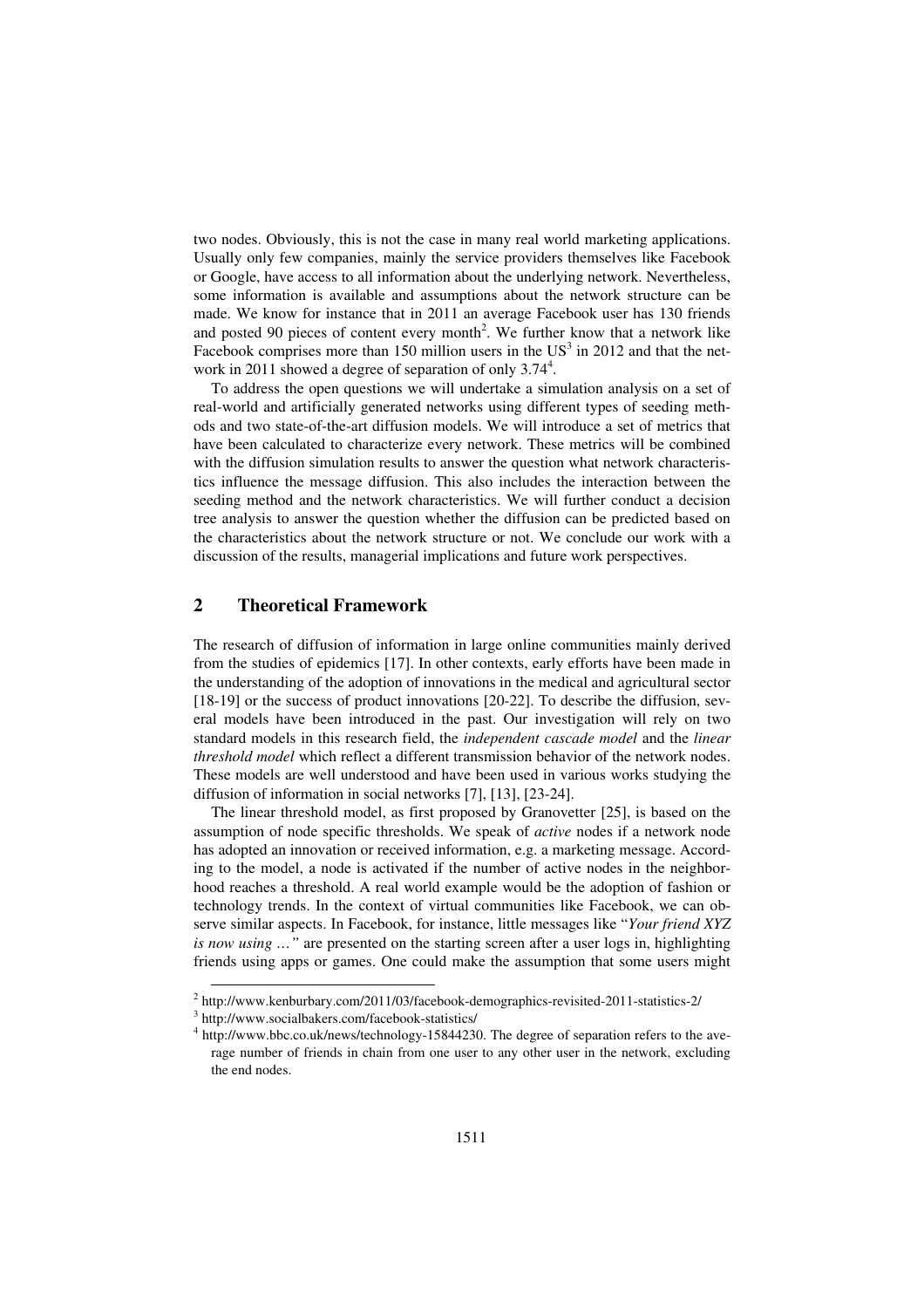also start using a certain app (usually a game) after a critical amount of friends did it before<sup>5</sup>. According to Kempe [7] the process works as follows: an inactive node  $v$  is activated if the total weight  $b_w$  of any of its active neighbors  $w$  reaches the threshold  $\theta_{\nu}$  ( in the interval [0,1]):

$$
\sum_{w} b_{w} \ge \theta_{v} \tag{1}
$$

The diffusion process unfolds as a deterministic process in discrete steps *t*, with all nodes active in  $t$ -1 still active in  $t$ , given an initial set of active nodes  $A_0$  at the beginning of the diffusion process. Each node uniformly chooses a threshold  $\theta$ <sup>*v*</sup> or the threshold is hard-wired for every node. The process will stop, if no further activations have been made.

Based on the idea of interacting particle systems but later used in the context of marketing [26], the independent cascade model can also be used to model diffusion processes in networks. It starts with a set of initial nodes  $A_0$  and unfolds in discrete time steps  $t$ . Unlike the linear threshold model, an active node  $\nu$  is given a single chance to activate any inactive neighbor node *w* in the time step succeeding its activation. Whether or not an activation attempt is successful, node *v* cannot make any further attempts to activate *w* in future steps. The activation is based on an activation probability  $p_{vw}$  defined for every node prior to the diffusion start. The process runs until no further activations are possible. In the context of virtual online communities the independent cascade model could be compared with posting, commenting or sharing content on a friends pin wall in online social networks like Facebook or sending information artifacts to friends per email. If a friend is "activated", the message might be forwarded to further people, etc. Moreover, platforms like Facebook reinforce this process by automatically<sup>6</sup> sharing every status update a user makes with every friend (neighbor) of the user. These status updates include pin wall posts, using the *like* or *recommend* function or using games and apps.

# **3 Method**

l

To evaluate the influence of the network structure on the information diffusion we ran simulations on networks using the independent cascade and the linear threshold model with different parameter settings. The simulation process was conducted as follows. For every network dataset 200 runs of simulations with randomly chosen start parameters were conducted. For every run the number of start nodes was set at random in the interval [1,50]. For the independent cascade model the activation probability for all nodes was set randomly in the interval [0,1]. For the linear threshold model the node threshold has been set equivalently. Furthermore, the criterion for choosing the start nodes (described in the next subsection) was selected randomly and the nodes have been selected accordingly by calculating the metrics for all network nodes. For

 $<sup>5</sup>$  There are plenty of examples like the very popular farmville game on facebook, having mil-</sup> lions of active users: http://mashable.com/2010/02/20/farmville-80-million-users/

 $6$  A user on Facebook may change this functionality by using individual privacy settings.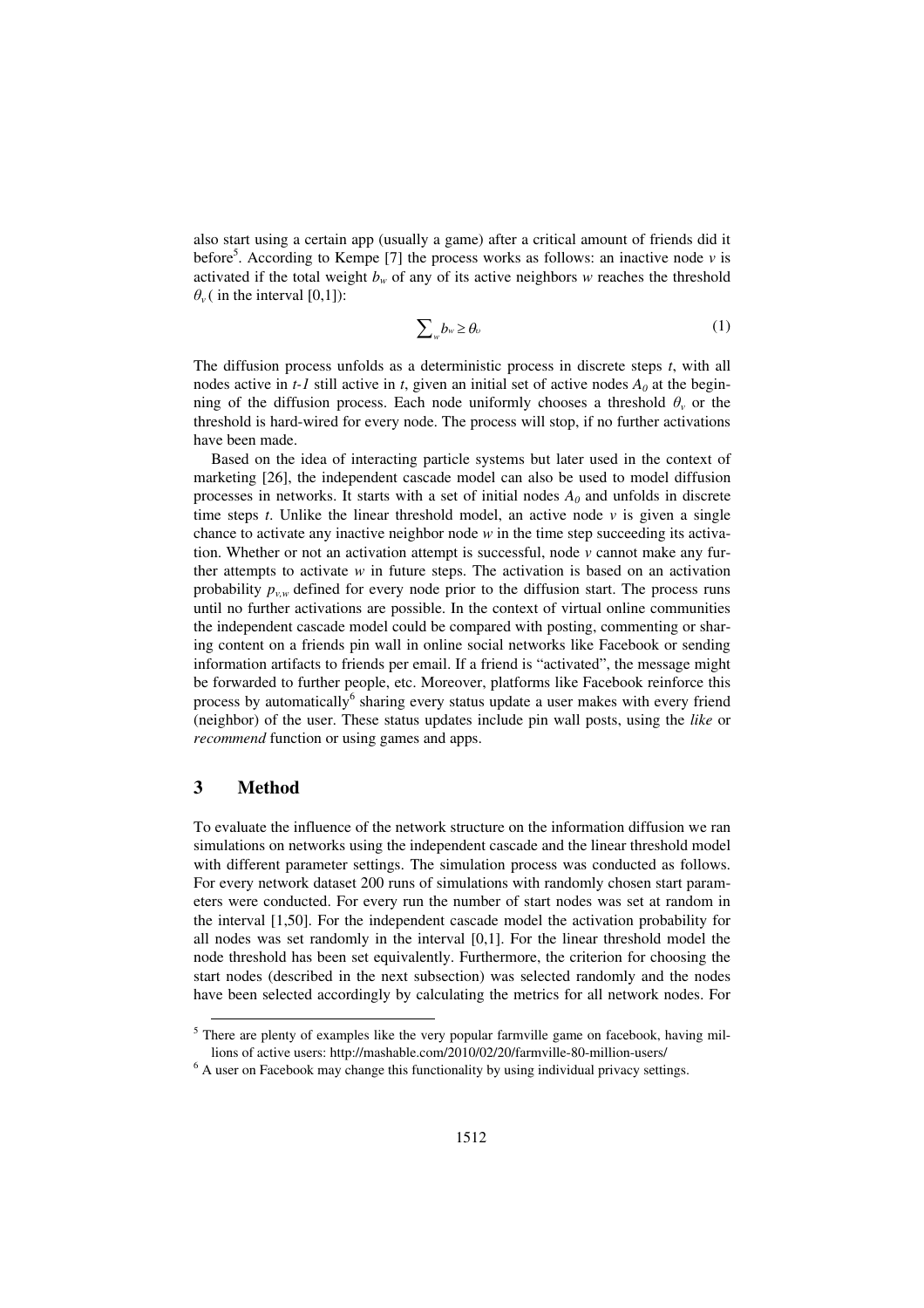every run, 50 single simulations were accomplished. The resulting diffusion was averaged and the resulting diffusion mean and the diffusion variance were stored including all used parameters and the network metrics as one case. All in all 720,000 simulations were conducted. For each diffusion model a dataset with 7200 cases each comprising the network characteristics, the simulation parameters and the results was created as a base for the analysis.

#### **3.1 Seeding Criteria for the Selection of Initial Start Nodes**

Several criteria for selecting the initial active nodes  $A_0$  exists. The most simple would be by randomly activating a set of nodes. A common method is to evaluate the centrality of every node in the network based on different centrality measures and to choose the most *central* nodes as those are supposed to by influential [23]. We will evaluate the following centrality measures as a criterion for choosing initial nodes based on a given graph  $G = (V, E)$  comprising network nodes (vertices) *V* and edges *E*. All centrality metrics have been calculated according to Wasserman and Faust [27] as well as Newman [28]. We refer to those publications for further details on the calculations.

- *Degree Centrality*, one of the most common centrality measures. Degree centrality reflects the number of ties (aka neighbors or friends in the context of online social networks) of a node.
- *Betweenness Centrality*, this centrality reflects the probability of a node to lie on a shortest path between two randomly chosen nodes.
- *Closeness Centrality*, this reflects to the inverse farness of a node *v* to any other node in the network.
- *Eigenvector Centrality*, a natural extension of the degree centrality. The difference is that nodes also award "points" for the degree centrality of their neighbors. A node is central if it is connected to other *important* nodes.
- *Node Clustering Coefficient*, sometimes also referred to as transitivity. The clustering coefficient of a node is the relation of the number of pairs of neighbors that are connected to the number of pairs of neighbors. In online social networks this reflects to the connection among a users' friends.
- *PageRank Coefficient*, extension of the eigenvector centrality used by Google to rank the centrality of web pages [29]. The difference is that the centrality of a node is further divided by the out-degree of a node.
- *Random*, the initial start nodes are chosen randomly.

#### **3.2 Network Metrics**

To describe a network's structure and characteristics and to later evaluate diffusion predictors, we calculated several metrics to describe a network.

- *Number of network nodes*, usually the number of users.
- *Number of network edges,* the number of connection between the nodes.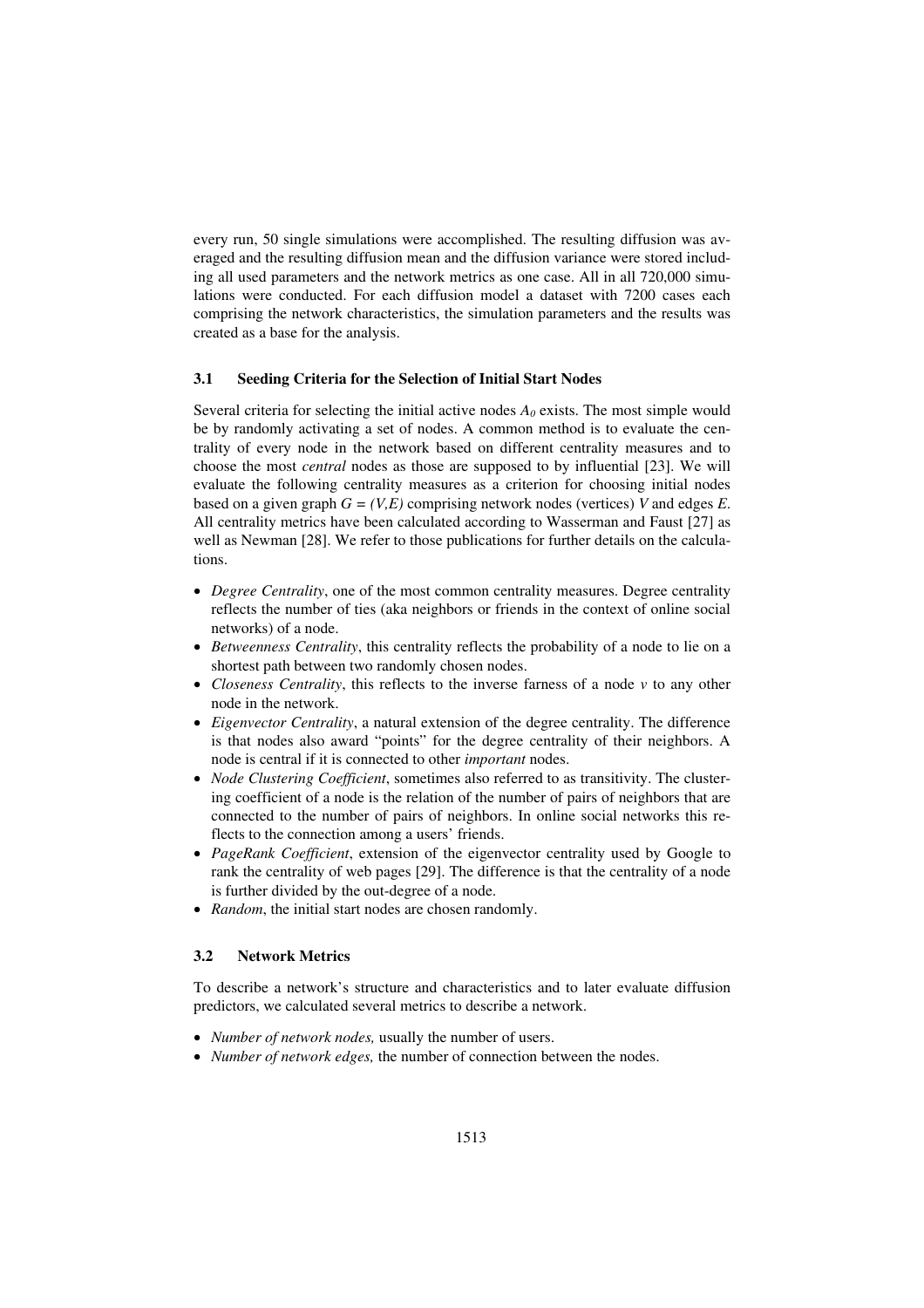- *Network density*, the density of a network is the relation between existing and possible edges.
- *Connected graph* (yes  $| \text{no} \rangle$ , a graph is connected if all nodes belong to one (giant) component and no individual clusters exist.
- *Average path length,* the average of all shortest paths between any two nodes of the network.
- *Number of components/clusters*, number of isolated components comprising at least two nodes.
- *Network/Graph diameter*, the diameter of a network is the length of the longest shortest path between two arbitrary nodes in the network.
- *Average node degree*, a normalized ([0,1]) metric of the degree centrality of all nodes.
- *Average node betweenness*, a normalized ([0,1]) metric of the betweenness centrality of all nodes.
- *Average node closeness*, a normalized ([0,1]) metric of the closeness centrality of all nodes.
- *Average node eigenvector*, a normalized ([0,1]) metric of the eigenvector centrality of all nodes.
- *Average clustering coefficient*, a normalized ([0,1]) coefficient of the clustering coefficient of all nodes.
- *Number of network communities*, communities are sub graphs or dense groups of nodes within a network which are sparsely connected to other groups. In opposite to components, these groups are not isolated from each other. We used the leading eigenvector community detection algorithm according to Newman [30].
- *Degree distribution power law fit*, since the degree distributions of network nodes often show a power law distribution, we fitted a power-law distribution with maximum likelihood methods as recommended by Newman against the degree distribution of each network [31].

#### **3.3 Network Datasets**

We used both real world and artificially generated networks as a source for the simulations. Table 1 shows the used networks for the simulation. The real world networks include some of the most common datasets used in social network analysis. One exception is the dataset Student Network. This network has been extracted in a former analysis. It comprises a Facebook friendship network of university freshmen after their first semester of study. It should be noted that prior to the analysis, all isolated nodes have been deleted from the graphs. To generate the artificial networks, three state-of-the-art algorithms have been used: Erdös-Renyi game [41], Watts-Strogatz game [14] and Barabási-Albert game [15]. The artificial networks have been generated in order to represent the characteristics of the real world datasets in terms of node and edge count. All calculations have been done using the igraph [42] package in the R software [43].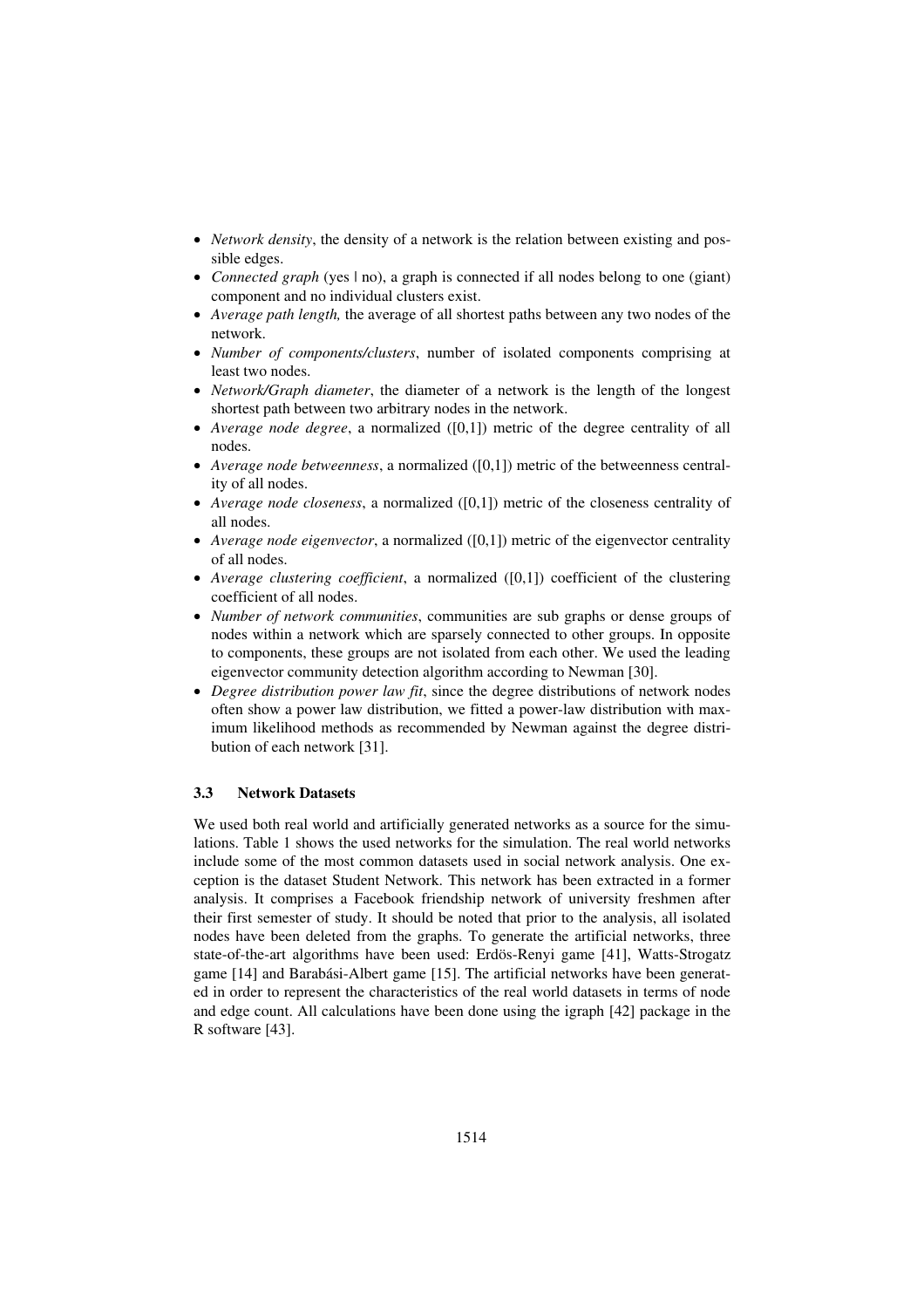| <b>Table 1.</b> Networks used in the analysis |  |
|-----------------------------------------------|--|
|-----------------------------------------------|--|

| <b>Name</b>                                                   | <b>Nodes</b> | <b>Edges</b> |
|---------------------------------------------------------------|--------------|--------------|
| Social network of Dolphin interactions [32]                   | 62           | 159          |
| Coappearance of Les Miserables (novel) characters [33]        | 77           | 254          |
| Topology of US Western States power grid [14]                 | 4,941        | 6,594        |
| Facebook university freshmen (Student Network)                | 471          | 926          |
| Snapshot of Gnutella peer-to-peer network 2008 [34]           | 6,301        | 20,777       |
| Social network of the University of California (OCLinks) [35] | 1,899        | 20,297       |
| Coauthorship network of network scientists (NetScience) [36]  | 1,461        | 2,742        |
| A snapshot of the structure of the Internet <sup>7</sup>      | 22,963       | 48,436       |
| High-Energy Theory coauthorship network (Hep-th) [37]         | 7,610        | 15,751       |
| Condensed matter E-Print coauthorship network 2003 [37]       | 30,460       | 120,029      |
| Condensed matter E-Print coauthorship network 2005 [37]       | 39,577       | 175,639      |
| Erdös collaboration graph <sup>8</sup>                        | 6,927        | 11,850       |
| Astrophysics E-Print coauthorship network [37]                | 16,046       | 121,251      |
| Network of Email interchanges [38]                            | 1,133        | 5,451        |
| Network of Jazz musicians [39]                                | 198          | 2,742        |
| Network of users of the Pretty-Good-Privacy algorithm [40]    | 10,680       | 24,316       |
| Network created according to Barabási-Albert 1 [15]           | 60           | 177          |
| Network created according to Barabási Albert 2 [15]           | 80           | 237          |
| Network created according to Barabási Albert 3 [15]           | 1,400        | 2,798        |
| Network created according to Barabási Albert 4 [15]           | 20,000       | 39,998       |
| Network created according to Barabási Albert 5 [15]           | 30,000       | 119,996      |
| Network created according to Erdös-Rényi 1 [41]               | 868          | 1,040        |
| Network created according to Erdös-Rényi 2 [41]               | 914          | 12,683       |
| Network created according to Erdös-Rényi 3 [41]               | 1,000        | 14,902       |
| Network created according to Erdös-Rényi 4 [41]               | 1,000        | 25,362       |
| Network created according to Erdös-Rényi 5 [41]               | 6,290        | 19,996       |
| Network created according to Erdös-Rényi 6 [41]               | 6,917        | 23,767       |
| Network created according to Watts-Strogatz 1 [14]            | 60           | 177          |
| Network created according to Watts-Strogatz 2 [14]            | 80           | 240          |
| Network created according to Watts-Strogatz 3 [14]            | 60           | 177          |
| Network created according to Watts-Strogatz 4 [14]            | 1,400        | 2,800        |
| Network created according to Watts-Strogatz 5 [14]            | 20,000       | 40,000       |
| Network created according to Watts-Strogatz 6 [14]            | 30,000       | 120,000      |
| Network created according to Watts-Strogatz 7 [14]            | 6,927        | 14,994       |

<sup>7&</sup>lt;br>
http://www-personal.umich.edu/~mejn/netdata/<br>
<sup>8</sup> http://vlado.fmf.uni-lj.si/pub/networks/data/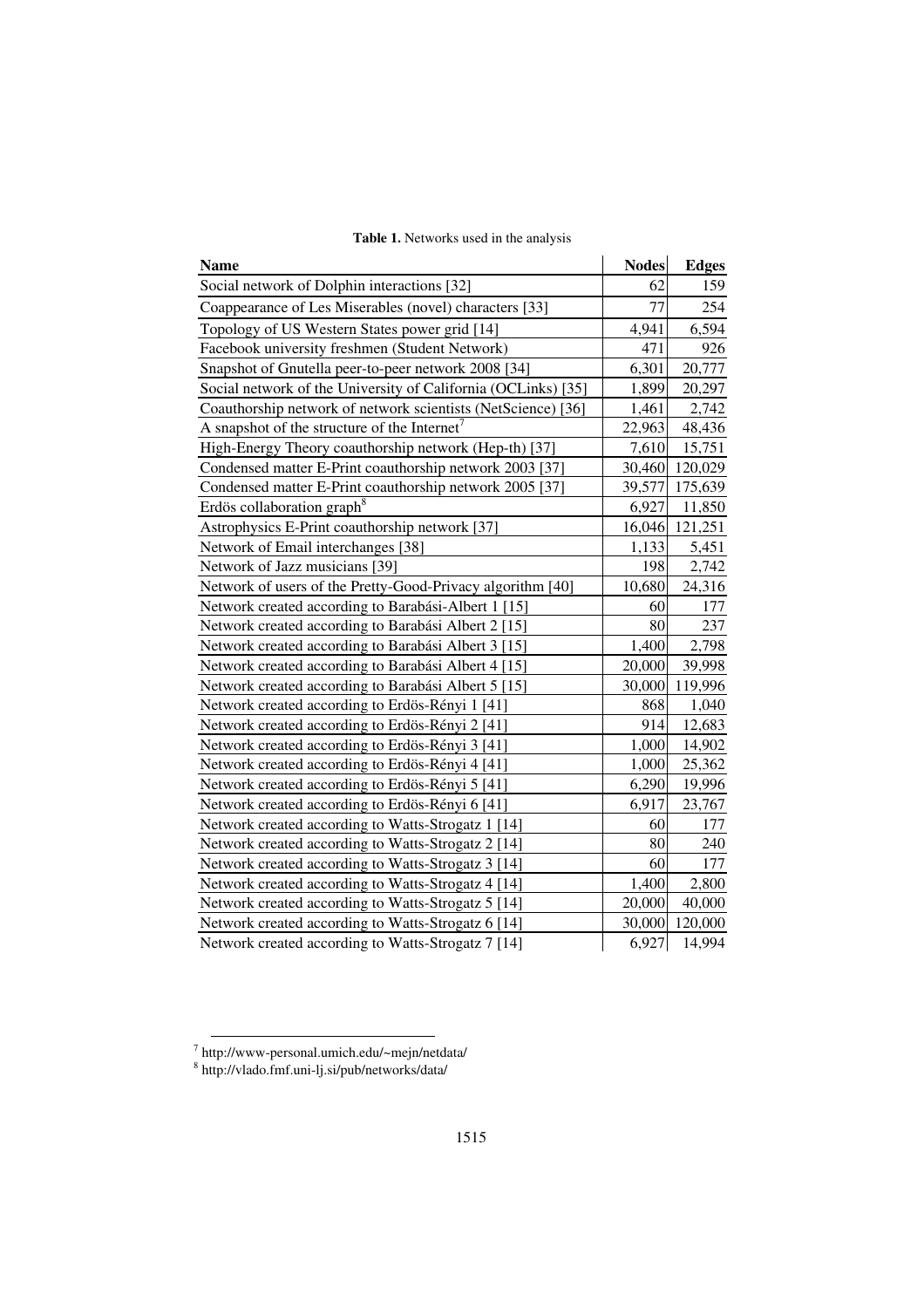## **4 Analysis**

#### **4.1 Descriptive Analysis.**

Figure 1 shows the resulting diffusion means of all networks in relation to the activation probability and threshold. The plot highlights a high variance in the diffusion curve depending on the underlying network. As some diffusion curves seem to follow the typical S-shape using the independent cascade model, some networks show an almost linear relation to the activation probability. The linear threshold model shows similar picture. Here the general S-shape is very steep showing some kind of critical threshold or tipping point. Under a certain value the diffusion stays very low. Once this critical value is reached, the diffusion quickly reaches high values and a high network saturation.



**Fig. 1.** Simulated diffusion of all networks depending on the activation probability of the network nodes. The figure includes a regression line (solid line).

To draw a more detailed picture, Figure 2 shows the diffusion curves of three exemplary networks, the cond-mat 2005 network, the power grid network and the Erdös collaboration graph network. The plot of the independent cascade model illustrates very clearly the effect of the underlying network. The Erdös graph shows an almost linear relationship whereas the cond-mat 2005 and the power grid network show dramatic differences. At a node activation probability value of 0.45 we can observe a very low mean diffusion of around 15% of the network nodes for the power grid network. On the other hand, the mean diffusion reaches values of 80% for the cond-mat 2005 network at the same value. Interestingly this does not account for the linear threshold model. Here the curve shapes are more similar. An interesting behavior shows the Erdös collaboration graph. As the only network, it reaches diffusion rates above 20% even at very high thresholds.

To evaluate the influence of the network parameters on the diffusions we calculated the correlation between those parameters and the mean diffusion. The results re-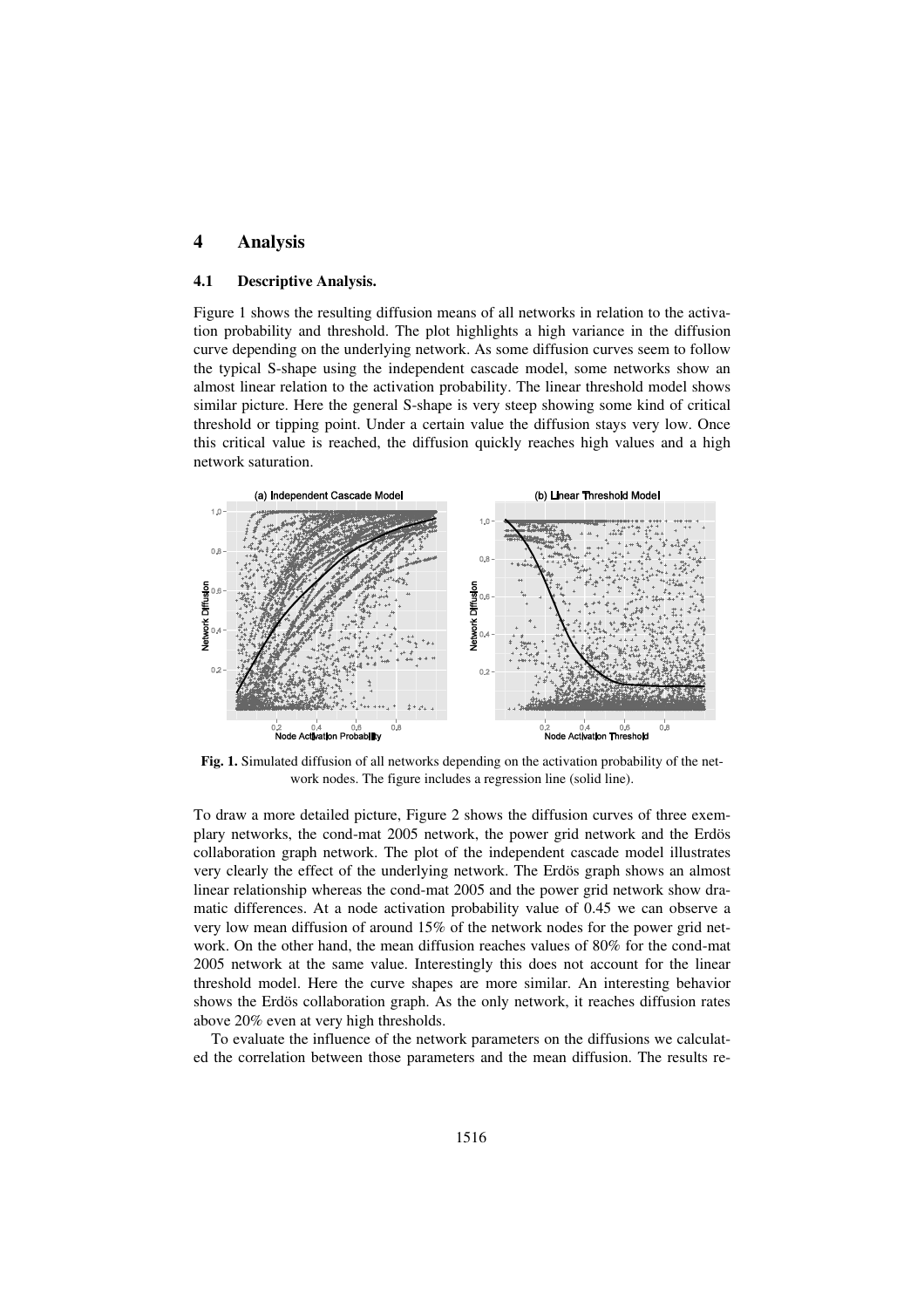vealed several significant correlations. Obviously the activation probability plays an important role ( $r = 0.69$ ) as well as the node activation threshold ( $r = -0.60$ ). The independent cascade model showed several significant correlations with the mean diffusion: *Average path length* (*r* = -0.34), *Network diameter* (*r* = -0.38), *Average node closeness* ( $r = -0.39$ ), *Average node eigenvector* ( $r = -0.38$ ), *Network density* ( $r = -0.39$ ) 0.31). Using the linear threshold model, the following significant correlations with the mean diffusion could be found: *Average node betweenness* (*r* = -0.37), *Network den* $sity$  ( $r = -0.34$ ). For both models we can state that a dense, highly connected network leads to higher diffusion rates. It is further important, that the network shows a small spatial extension. As mentioned in the introduction, we know that contemporary online social networks like Fakebook show very small average path lengths and a small diameter, although those networks contain hundreds of millions of nodes. This directly relates to the dynamics of small world networks of Watts and Strogatz, showing that diseases (in our context information) spread more easily in networks characterized as highly clustered yet having small path lengths [14].



**Fig. 2.** Diffusion curves of three real world networks given the node activation probability (Independent Cascade Model) and the node activation threshold (Linear Threshold Model). The figure includes regression lines.

In many real world scenarios, marketers will not have a matching dataset to run simulations and create scenarios. Therefore artificially generated networks might be used, as we did in this paper. Since this is a convenient alternative, we were interested if generated networks show a significant effect on the diffusion. An ANOVA on the effect of the mean diffusion regarding an underlying real world or generated network was conducted. The ANOVA revealed a significant mean difference for both diffusion models:  $F(1, 7198) = 84.56$ ,  $p < .001$ ,  $\omega = .01$ ) for independent cascade model,  $F(1, 7198) = 14.48$ ,  $p < .001$ ,  $\omega = .002$ ) for linear threshold model. Although a significant difference exists, the effects are very low. Effect sizes like Kirk's  $\omega$  or Cohens' *d* should always be calculated in order to determine the substantial effect. The gener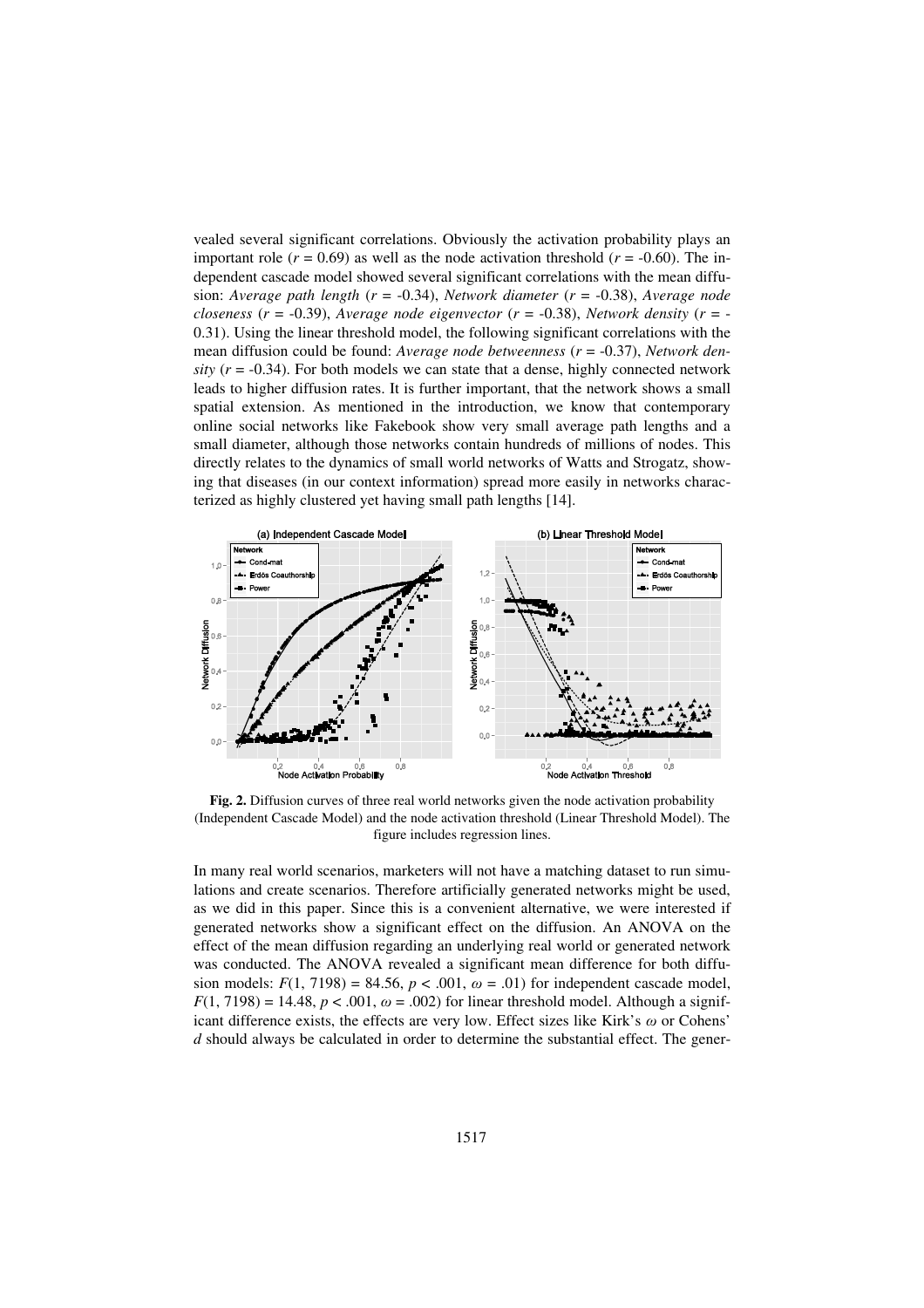ated networks tend to a slight overestimation of the diffusion. Marketers should bear this in mind when using generated networks.

#### **4.2 Influence of Startnode Criterion - Independent Cascade Model**

Figure 3 shows the estimated density from a kernel density estimator. The figure highlights a rather minor effect of this parameter on the diffusion. A conducted ANOVA showed a significant effect of the startnode criterion on the diffusion, *F*(6, 7192) = 2.62,  $p < .01$ ,  $\omega = .001$ ). Pagerank showed the highest overall diffusion mean of 0.7 ( $\sigma$  = .34) and betweenness ( $\sigma$  = .36) and eigenvector ( $\sigma$  = .36) the lowest mean with 0.65. However, the means hardly differ and the effects are very small. Moreover, as Figure 1, already showed, the standard deviation is very high. Only the difference between pagerank and betweenness as well as pagerank and eigenvector centrality showed small effects according to Cohen's *d*. Interestingly, the use of random startnodes vs. any other criterion showed very low effects to almost no effects. We can state that for the independent cascade model, the startnode criterion seems to have a minor importance having the pagerank criterion with the highest values.

#### **4.3 Influence of Startnode Criterion - Linear Threshold Model**

As seen in Figure 3, the selection of a startnode criterion has a greater effect on the linear threshold model diffusion. An ANOVA also proves the visual impression with a significant effect and higher effect values,  $F(6, 7193) = 27.26$ ,  $p < .001$ ,  $\omega = .021$ ). Still the overall effect is small to medium according to Kirk's の. *Betweenness* showed the highest diffusion mean with  $0.42$  ( $\sigma$  = .44) followed by *closeness*, *degree* and *PageRank* with 0.39 ( $\sigma$  = .44, .43, 43). *Clustering* and *random* showed the lowest diffusion means with 0.25 and 0.26 ( $\sigma$  = .39, .40). Looking at pairs of groups we can observe differences between *clustering* and *betweenness* (Cohen's *d* = -.41), *random* and *betweenness* (Cohen's  $d = -.38$ ), *clustering* and *closeness* (Cohen's  $d = -.33$ ), *random* and *closeness* (Cohen's  $d = -.30$ ), *degree* and *clustering* (Cohen's  $d = -.33$ ), *eigenvector* and *clustering* (Cohen's *d* = -.26), *pagerank* and *clustering* (Cohen's *d* = - .35), *random* and *degree* (Cohen's  $d = -.30$ ) and *random* and *pagarank* (Cohen's  $d = -1$ .32). We can thus state that start startnode criterion has a larger effect using the linear threshold model. Here the *betweenness* centrality showed the highest overall diffusion mean and random performed significantly lower. The overall effect is, however, rather small. Furthermore, the standard deviation in every group was very high showing a high degree of dispersion.

To get some deeper insights on the effect of the startnode criterion, we calculated an ANOVA and the effect sizes for every network dataset separately. The results show a very diverse picture. For some datasets the startnode criterion using the independent cascade model had no effect at all (dolphins network,  $\omega = 0.003$ ), whereas other networks showed a high sensitivity to this parameter (hep-th,  $\omega = 0.10$ ). Even more evident is the picture using the linear threshold model. Again some networks showed no effect at all and others showed a very high effect (Watts-Strogatz Network 7,  $\omega$  = 0.46). We can conclude that the effect of the startnodes strongly differs from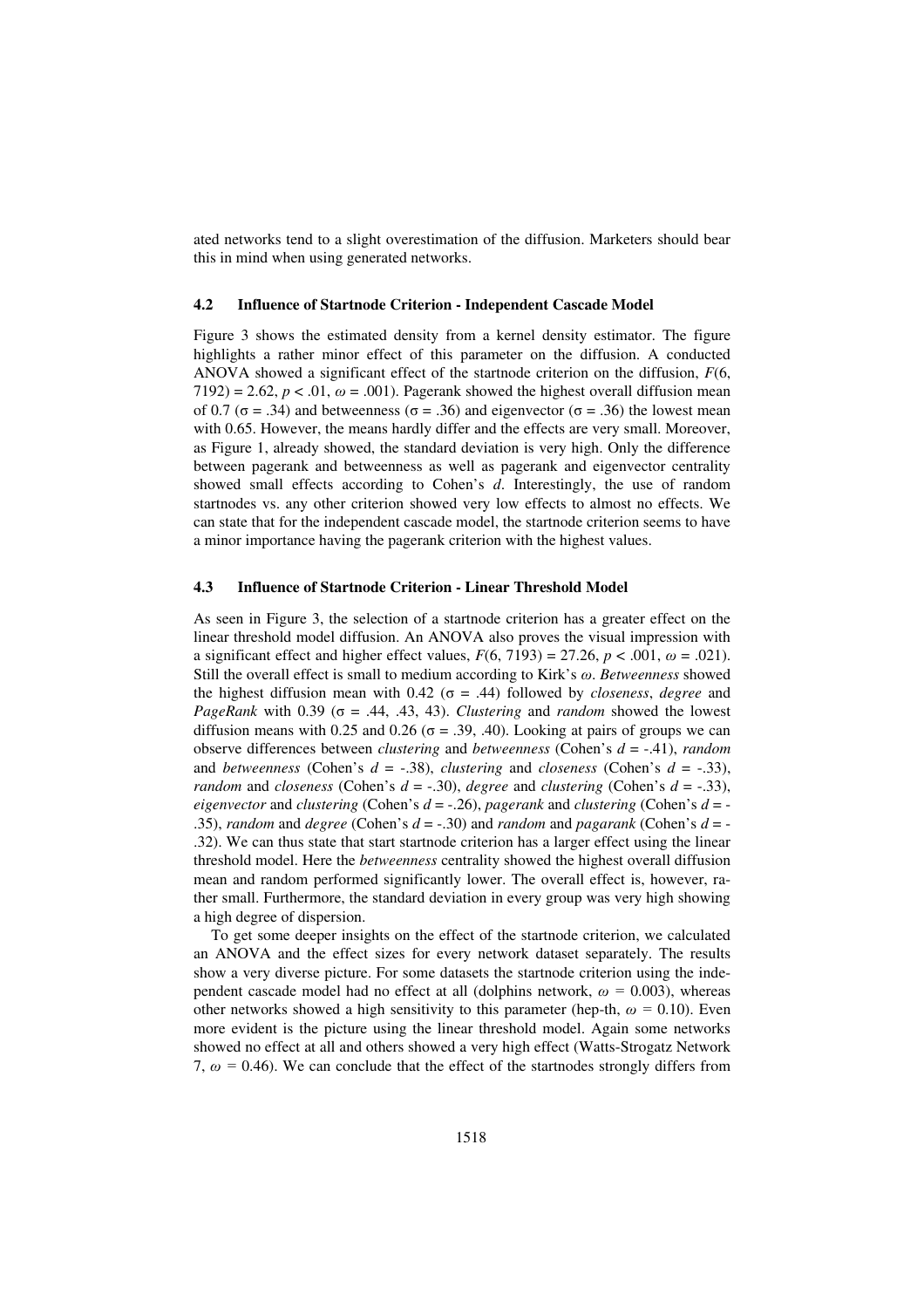network to network. To answer the question what characteristics may be related to this behavior, we calculated correlations of all network characteristics with the omega squared  $\omega$  effect size a network showed on the selection of the startnodes. The results revealed that the *Number of components* and the *Average clustering coefficient* are positively correlated with the effect ( $r = 0.29$  and  $r = 0.37$ ) and *Degree distribution power law fit* is negatively correlated with the effect  $(r = -0.38)$  for the independent cascade model. This leads to the conclusion that highly clustered and fragmented networks show a high sensitivity to the selection of the initial start nodes. Concerning the linear threshold model, the results differ. Here we can observe a significant correlation with the *Number of network communities*  $(r = 0.50)$ . Again, the conclusion is similar. If a network is highly fragmented, the selection of initial start nodes is more important.



**Fig. 3.** Estimated densities of the mean diffusion grouped by the startnode criterion.

#### **4.4 Influence of the Number of Initial Seeding Nodes**

To prove whether the number of initial nodes has a significant influence on the resulting diffusion we calculated the overall correlation between the mean diffusion of a simulation run and the number of initial nodes used. We further calculated the same correlations for every network separately. Over all networks we can observe small but significant correlations between the mean diffusion and the number of initial start nodes,  $r = 0.05$  for independent cascade model,  $r = 0.15$  for the linear threshold model. Looking at the correlations for every network dataset separately, we can again state a very diverse picture. Using the independent cascade model, the correlations reach from no correlation at all to high significant correlations of *r* = 0.40 (Barabási-Albert 1). Similarly the linear threshold model shows even higher significant correlations up to  $r = 0.59$  (Dolphins Network). To draw further conclusions we correlated the effect (*r* values) of the initial number of start nodes with the network characteristics of all networks. The results show that for the independent cascade model the *Average clustering coefficient* (*r* = 0.48), *Average node betweenness* (*r* = 0.74) and *Network densi-*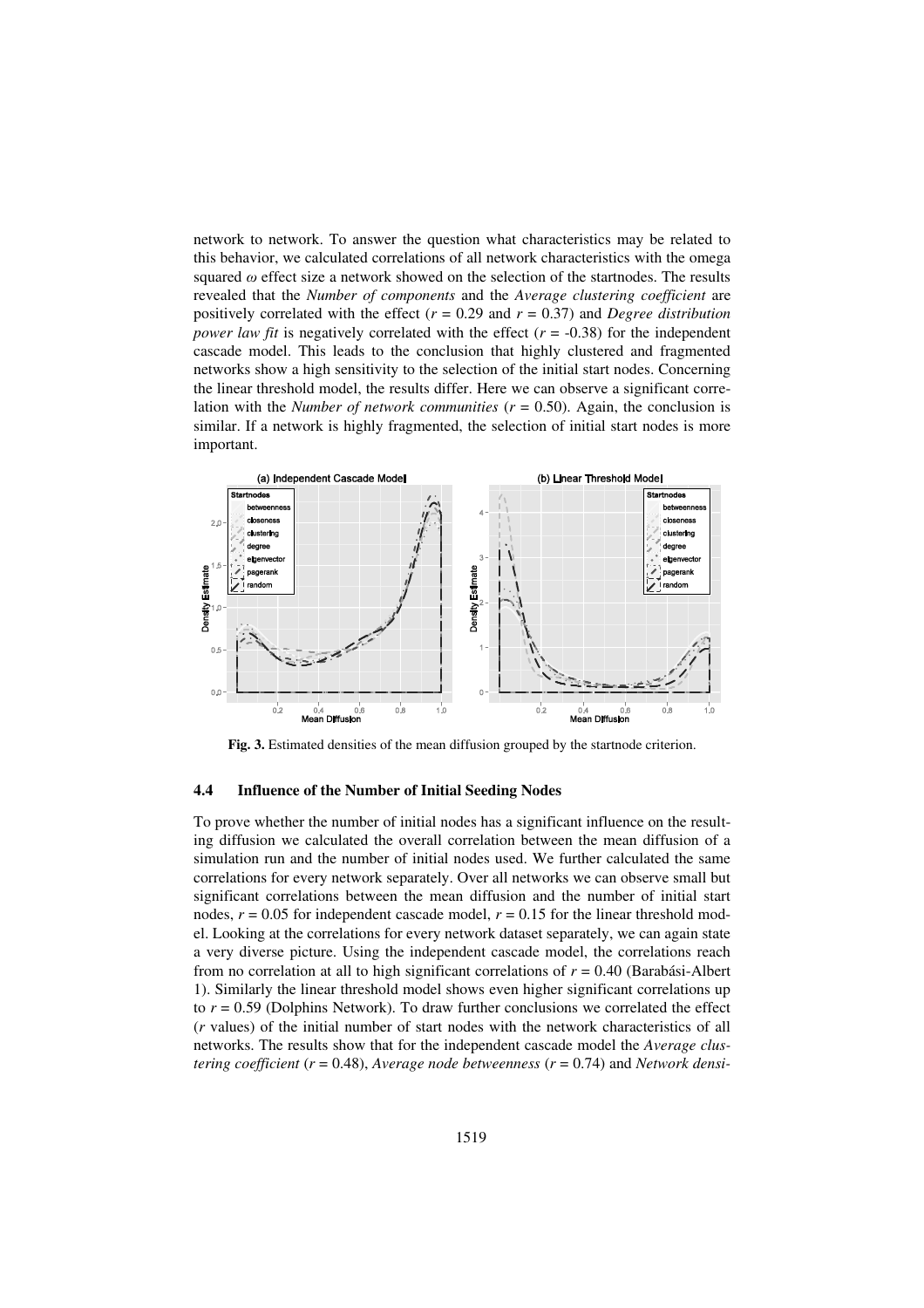$t\bar{y}$  ( $r = 0.68$ ) show significant correlations. The findings indicate that especially dense networks show a high effect regarding the number of initial start nodes. Marketers should therefore pay attention to the underlying density. Most real world networks, however, show a very low density. For those applications this parameter is of less importance.

# **5 Network Diffusion Prediction**

To exploit the findings for a marketer's decision making we conducted a classification analysis. Goal of the analysis is to investigate if the diffusion may be predicted if network characteristics (Diameter, Number of Nodes, Density, etc.) and diffusion parameters (Number of start nodes, startnode criterion, Assumed activation probability, etc.) are given. This gives a marketer the possibility to predict a diffusion (the success of a campaign) based on assumptions about the general network characteristics. A marketer can therefore easily create worst-case, best-case and intermediate scenarios to manage possible campaigns. On this account a C4.5 decision tree was created and evaluated using a 10 fold cross-validation. Since the decision tree only classifies categorical variables, we created a 10 bin class variable from the Mean Diffusion variable in the original dataset. This leads to ten diffusion classes, 1 for very low and 10 for very high diffusion. The decision tree is supposed to predict the correct diffusion class based on network characteristics given. As seen in Table 1, the first decision tree achieved notable results with an overall accuracy of 86.012% for the independent cascade model. False predictions are scattered close to the real class, especially for low and high diffusions.

**Table 2.** Confusion matrix of decision tree classification (independent cascade model).

| <b>Classified as</b> |          |          |                  |                |                |                |                |          |                |                   |
|----------------------|----------|----------|------------------|----------------|----------------|----------------|----------------|----------|----------------|-------------------|
| л                    | 2        | 3        | $\boldsymbol{4}$ | 5              | 6              | 7              | 8              | 9        | 10             | <b>Real class</b> |
| 832                  | 67       | 14       | $\overline{2}$   | 3              | ı.             | $\overline{2}$ | $\overline{4}$ | 0        | 0              | 1 $n=925$         |
| 68                   | 200      | 42       | $\mathbf{r}$     | $\overline{2}$ | $\theta$       | $\overline{0}$ | $\theta$       | $\theta$ | $\overline{0}$ | $2 n=319$         |
| 10                   | 44       | 176      | 37               | 12             | 2              | $\overline{0}$ | 2              | $\theta$ | $\Omega$       | $3 n=283$         |
| 3                    | 7        | 34       | 163              | 47             | 6              | $\overline{2}$ | $\overline{2}$ |          | 0              | 4 $n=265$         |
| 3                    | 1        | 3        | 39               | 206            | 25             | 13             | $\overline{4}$ | 2        |                | $5 n=297$         |
| $\theta$             | $\theta$ | 1<br>л   | 2                | 39             | 264            | 41             | 6              | 5        |                | 6 n= $359$        |
| $\theta$             | $\Omega$ | ٥<br>ш   | $\overline{2}$   | 10             | 38             | 341            | 57             | 9        | $\theta$       | $7 n=458$         |
| 0                    | $\theta$ | ٠<br>1   | ı                |                | 2              | 46             | 478            | 57       | $\theta$       | $8 n=586$         |
| 0                    | $\theta$ | $\Omega$ |                  | $\Omega$       | 2              | 8              | 45             | 755      | 62             | $9 n=873$         |
| $\overline{0}$       | 0        | 0        | $\overline{0}$   | $\Omega$       | $\overline{0}$ | $\overline{0}$ | 5              | 52       | 2778           | 10 $n=2835$       |

**Confusion Matrix N=7200** 

The results of the linear threshold model show similar values and an overall prediction accuracy of 85.847%.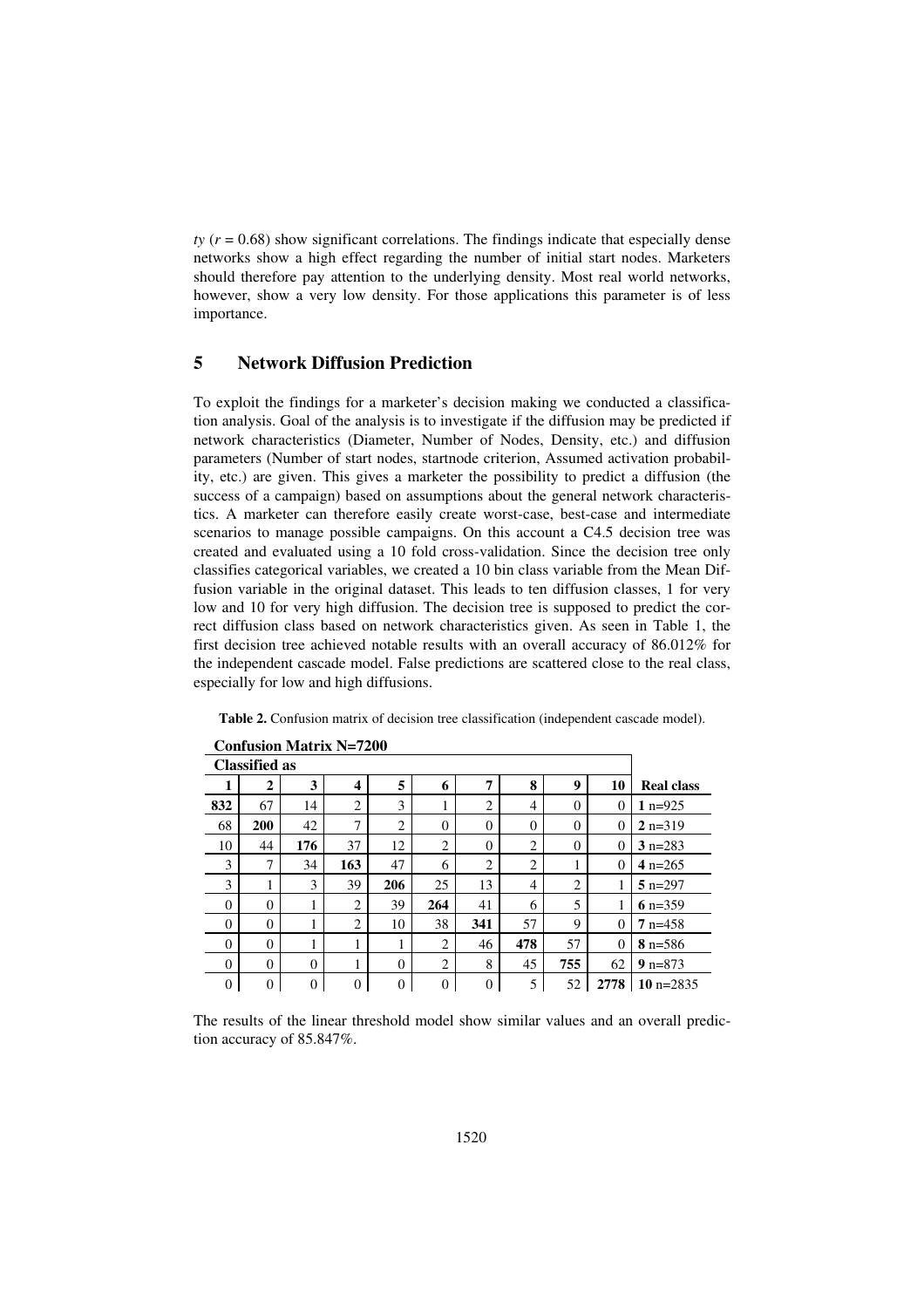# **6 Conclusions**

#### **6.1 Practical Implications**

The results of our analysis highlight the impact of the network structure on the diffusion process. This should be evaluated carefully when viral marketing is considered as a marketing tool. Dense networks and networks showing small average path lengths are very efficient for information diffusion whereas highly clustered networks are rather disadvantageous. If the network structure and the diffusion process are unknown, assumptions about the diffusion model need to be drawn since the diffusion varied considerably from the independent cascade to the linear threshold model. Bampo et al. showed that the network structure and the transmission behavior can be estimated during the first generations of a running campaign [5]. A campaign manager could use the estimated artificial network to forecast the campaign, considering the slight diffusion overestimation of such networks, as we have shown. We can further state that seeding matters, but strongly differs depending on the underlying diffusion model and the network structure. If the underlying network is fragmented and clustered, the seeding method is more important. This has already been indicated by Shakarian and Paulo who found that simulated diffusions in highly clustered networks required more initial seed nodes to reach a certain diffusion level [10]. The results also highlight that a campaign manager should rather concentrate on a strong growth than on massive seeding, since the number of initial seeds showed a minor effect.

#### **6.2 Future Work**

Our results also highlight that viral marketing is not a panacea to today's marketing. This directly confirms the findings of Leskovec et al. [44]. If the network structure is very disadvantageous, a campaign needs very high activation probability (or very low thresholds) to spread into the whole population. This might be unrealistic. Nevertheless, we can expect that virtual online networks will show even smaller average path lengths and a higher density in the future. Moreover, if currently still independent networks like Twitter and Facebook become more and more connected through aggregator services and mobile devices, the clustering is reduced, yet leading to a greater potential of electronic WOM, and therefore, viral marketing. Furthermore, the diffusion models used in this work might not be fully suited to describe spreading behavior. The behavioral characteristics of single nodes have not been taken into account. This should be addressed in the future to make the models more realistic. We further propose to conduct similar analyses on complex networks comprising different types of relations and multiple layers, as these networks might provide a more holistic reflection of the online communication.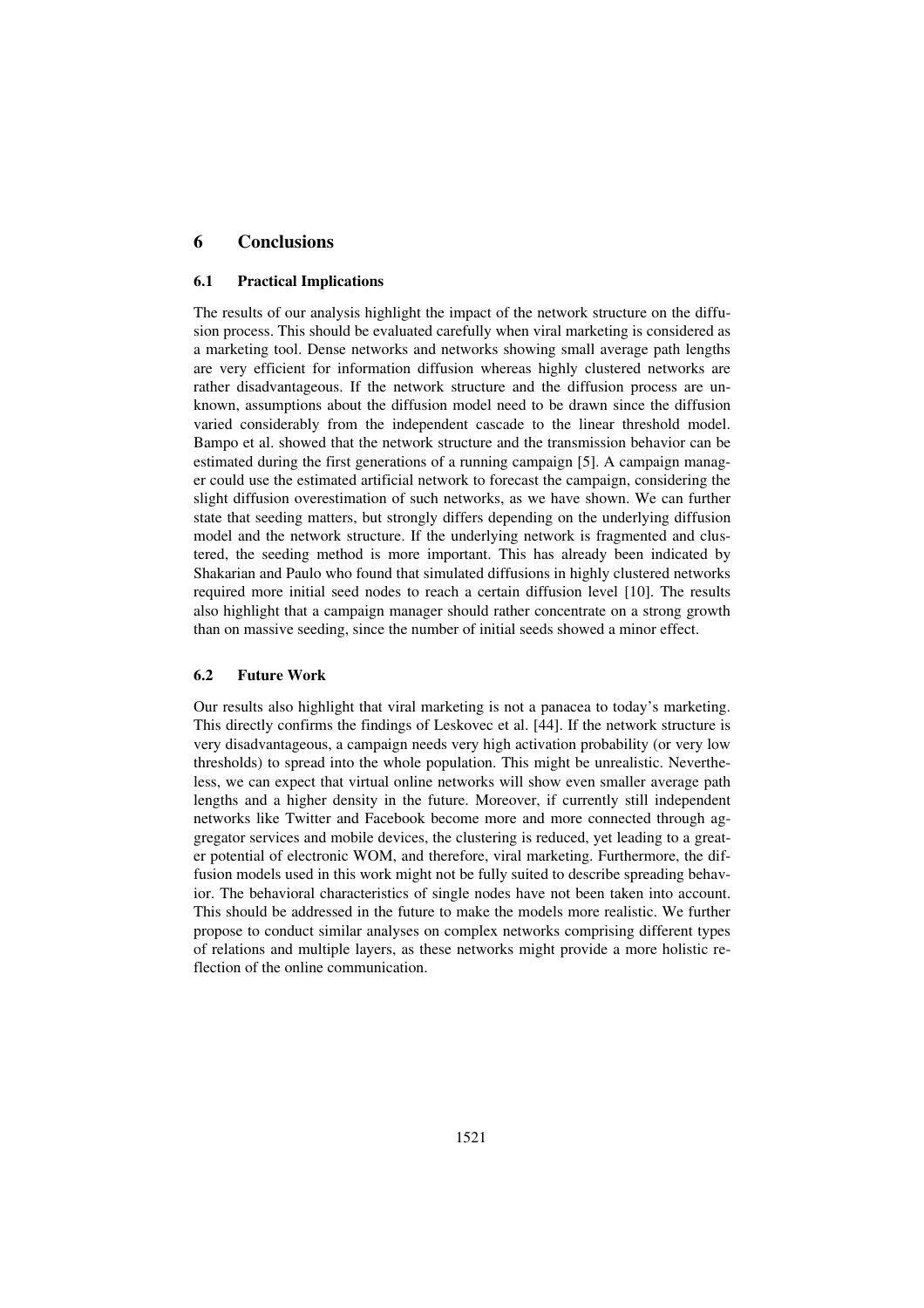# **References**

- 1. Hui, K.L., Lee, S.-Y.T., Png, I.P.L.: Consumer Privacy and Marketing Avoidance: A Static Model. Management Science 54 (6), 1094–1103 (2008)Solomon, M.R.: Consumer Behavior. Pearson Education (2006)Porter, L., Golan, G.J.: From Subservient Chickens to Brawny Men: A Comparison of Viral Advertising to Television Advertising. Journal of Interactive Advertising 6 (2), 26–33 (2006)
- 4. Sattelberger, F.: Erfolgsprognose bei Produktneueinführungen: Eine Untersuchung unter besonderer Berücksichtigung von Word-of-Mouth-Effekten. LIT, Münster (2010)
- 5. Bampo, M., Ewing, M.T., Mather, D.R., Stewart, D., Wallace, M.: The Effects of the Social Structure of Digital Networks on Viral Marketing Performance. Information Systems Research 19 (3), 273–290 (2008)
- 6. Hinz, O., Skiera, B., Barrot, C., Becker, J.: Seeding Strategies for Viral Marketing: An Empirical Comparison. Journal of Marketing 75 (6), 55–71 (2011)
- 7. Kempe, D., Kleinberg, J., Tardos, É.: Maximizing the spread of influence through a social network. In: Proceedings of the ninth ACM SIGKDD international conference on Knowledge discovery and data mining, pp. 137-146. ACM Press, New York, USA (2003)
- 8. Kimura, M., Saito, K., Nakano, R., Motoda, H.: Finding Influential Nodes in a Social Network from Information Diffusion Data. In: Liu, H. et al. (eds.): Social Computing and Behavioral Modeling. Springer US (2009)
- 9. Kimura, M., Saito, K., Nakano, R.: Extracting influential nodes for information diffusion on a social network. In: AAAI'07 Proceedings of the 22<sup>nd</sup> national conference on Artificial intelligence - Volume 2, pp. 1371–1376. AAAI Press (2007)
- 10. Shakarian, P., Paulo, D.: Large Social Networks can be Targeted for Viral Marketing with Small Seed Sets. In: IEEE/ACM International Conference on Advances in Social Networks Analysis and Mining (ASONAM), pp. 1–8. IEEE (2012)
- 11. Thompson, B.C.: Is the Tipping Point Toast?. California Management Review 43, 44–63 (2008)
- 12. GfK Marktforschung GmbH, Bereich Online Research: Alternative Werbeformen, Zentrale Ergebnisse, Welle 3, http://webguerillas.com/media/press/downloads/pdf/gfkstudie\_ 2007.pdf
- 13. Leskovec, J., Adamic, L.A.: The Dynamics of Viral Marketing. TWEB 1, 1–46 (2008)
- 14. Watts, D.J., Strogatz, S.H.: Collective dynamics of "small-world" networks. Nature. 393 (4), 440–442 (1998)
- 15. Barabási, A., Albert, R.: Emergence of Scaling in Random Networks. Science 286 (5439), 509–512 (1999)
- 16. Sun, T., Chen, W., Liu, Z., Wang, Y., Sun, X., Zhang, M., Lin, C.-Y.: Participation Maximization Based on Social Influence in Online Discussion Forums. In: Proceedings of the 5<sup>th</sup> International AAAI Conference on Weblogs and Social Media ICWSM'11 (2011)
- 17. Tillett, H.E.: Infectious Diseases of Humans: Dynamics and Control. Epidemiology and Infection 108 (1), p. 211 (1992)
- 18. Rogers, E.M.: Diffusion of Innovations. Free Press (1995)
- 19. Valente, T.W.: Network Models of the Diffusion of Innovations. Hampton Press (1995)
- 20. Bass, F.M.: A New Product Growth for Model Consumer Durables. Management Science 15 (5), 215–227 (1969)
- 21. Goldenberg, J., Libai, B., Muller, E.: Using complex systems analysis to advance marketing theory development. Academy of Marketing Science Review (9) (2001)
- 22. Mahajan, V.: New-Product Diffusion Models (International Series in Quantitative Marketing). Springer (2000)